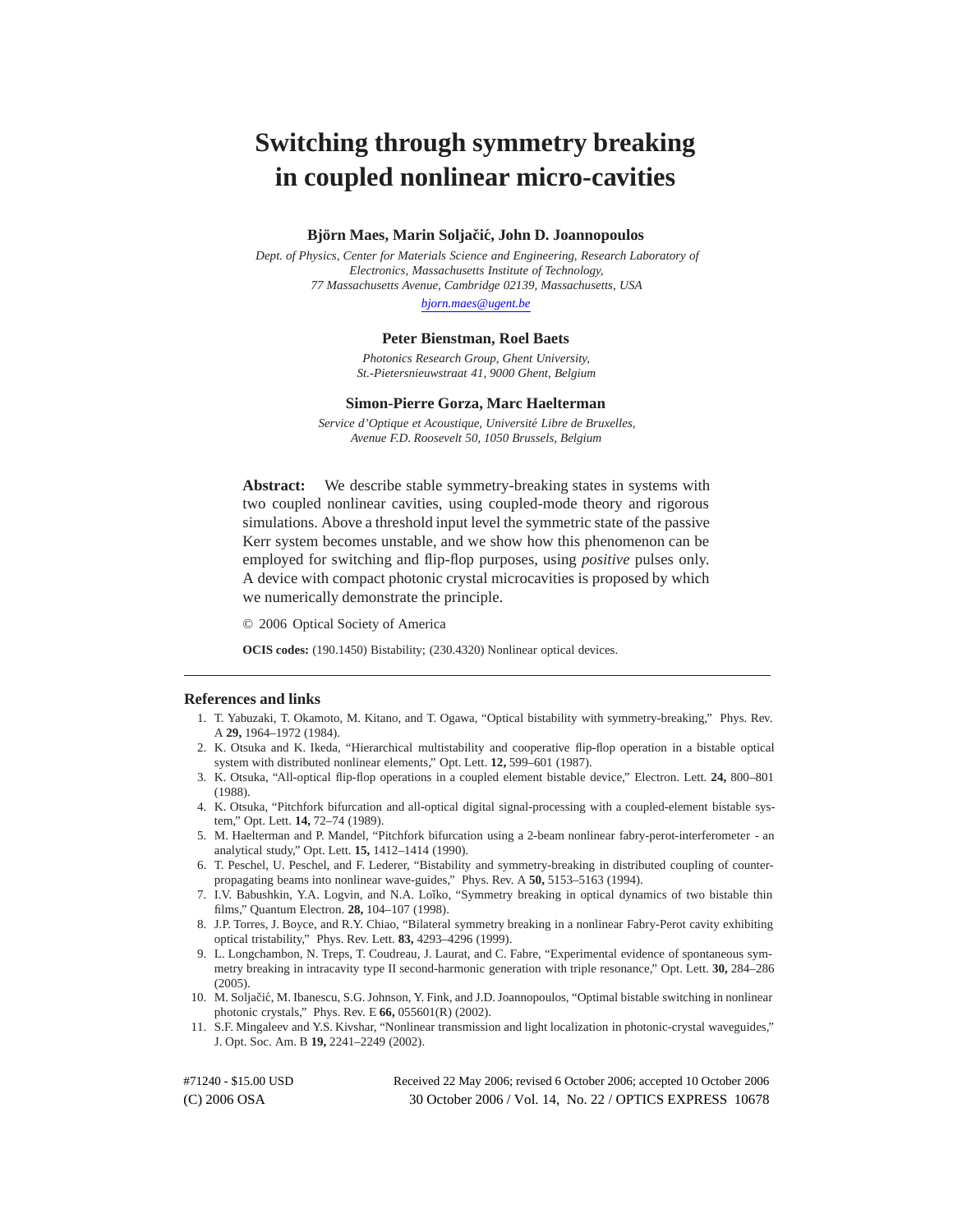- 12. M. Notomi, A. Shinya, S. Mitsugi, G. Kira, E. Kuramochi, and T. Tanabe, "Optical bistable switching action of Si high-Q photonic-crystal nanocavities," Opt. Express **13,** 2678–2687 (2005), [http://www.opticsinfobase.org/abstract.cfm?URI=oe-13-7-2678.](http://www.opticsinfobase.org/abstract.cfm?URI=oe-13-7-2678)
- 13. P.E. Barclay, K. Srinivasan, and O. Painter, "Nonlinear response of silicon photonic crystal microresonators excited via an integrated waveguide and fiber taper," Opt. Express **13,** 801–820 (2005), [http://www.opticsinfobase.org/abstract.cfm?URI=oe-13-3-801.](http://www.opticsinfobase.org/abstract.cfm?URI=oe-13-3-801)
- 14. B. Maes, P. Bienstman, and R. Baets, "Switching in coupled nonlinear photonic-crystal resonators," J. Opt. Soc. Am. B **22,** 1778–1784 (2005).
- 15. P. Bienstman and R. Baets, "Optical modelling of photonic crystals and VCSELs using eigenmode expansion and perfectly matched layers," Opt. Quantum Electron. **33,** 327–341 (2001).
- 16. B. Maes, P. Bienstman, and R. Baets, "Modeling of Kerr nonlinear photonic components with mode expansion," Opt. Quantum Electron. **36,** 15–24 (2004).
- 17. M.F. Yanik, S. Fan, and M. Soljačić, "High-contrast all-optical bistable switching in photonic crystal microcavities," Appl. Phys. Lett. **83,** 2739–2741 (2003).
- 18. P.V. Paulau and N.A. Loǐko, "Self-sustained pulsations of light in a nonlinear thin-film system," Phys. Rev. A **72,** 013819 (2005).
- 19. M. Soljačić and J.D. Joannopoulos, "Enhancement of nonlinear effects using photonic crystals," Nature Materials **3,** 211–219 (2004).
- 20. Z. Wang and S. Fan, "Optical circulators in two-dimensional magneto-optical photonic crystals," Opt. Lett. **30,** 1989–1991 (2005).

# **1. Introduction**

Symmetry-breaking is at the heart of many physical phenomena. Here, we describe the breaking of left-right symmetry in a nonlinear optical system. In linear symmetric systems the breaking is absent, as superposition of equal inputs from left and right results in equal outputs to the left and right. Here, as usual, the symmetry breakup arises from coupling and feedback between two nonlinearly adjustable modes. In the linear case both modes are excited with the same strength. In the nonlinear case this excitation shifts the resonance frequencies of the modes. Because of the coupling of intensities between the modes, it is possible that the symmetric situation is no longer stable at a certain input power. Then the system will drift to a situation where one mode is more excited than the other, and thus an asymmetric state arises.

Different nonlinearities can instigate the breaking, but we employ the instantaneous Kerr nonlinearity, where the index depends on the intensity of the local field. Previous optical settings in which the pitchfork bifurcation has been explored  $[1-9]$  include a Fabry-Pérot cavity with two inputs at an angle [5]. In [7] two coupled cavities are studied, but the nonlinearity stems from two-level atoms. Here, in contrast, we study passive cavities.

The principle can be applied to many different systems in which nonlinear coupled cavities are present. As a possible realistic implementation we study photonic crystal (PhC) defects. These structures possess practically achievable nonlinear effects such as bistability through a folding bifurcation [10, 11], which was recently demonstrated experimentally [12, 13]. Here we extend the switching capabilities by adding another cavity and using inputs from both sides. We show that this system presents a pitchfork bifurcation, that can be flipped with the use of both positive (an increase in intensity) and negative (a dip in intensity) pulses. For certain applications it is much easier to switch with positive pulses only. By use of coupled-mode theory (CMT) we give a precise and simple analytical description of the processes, that agrees well with simulations.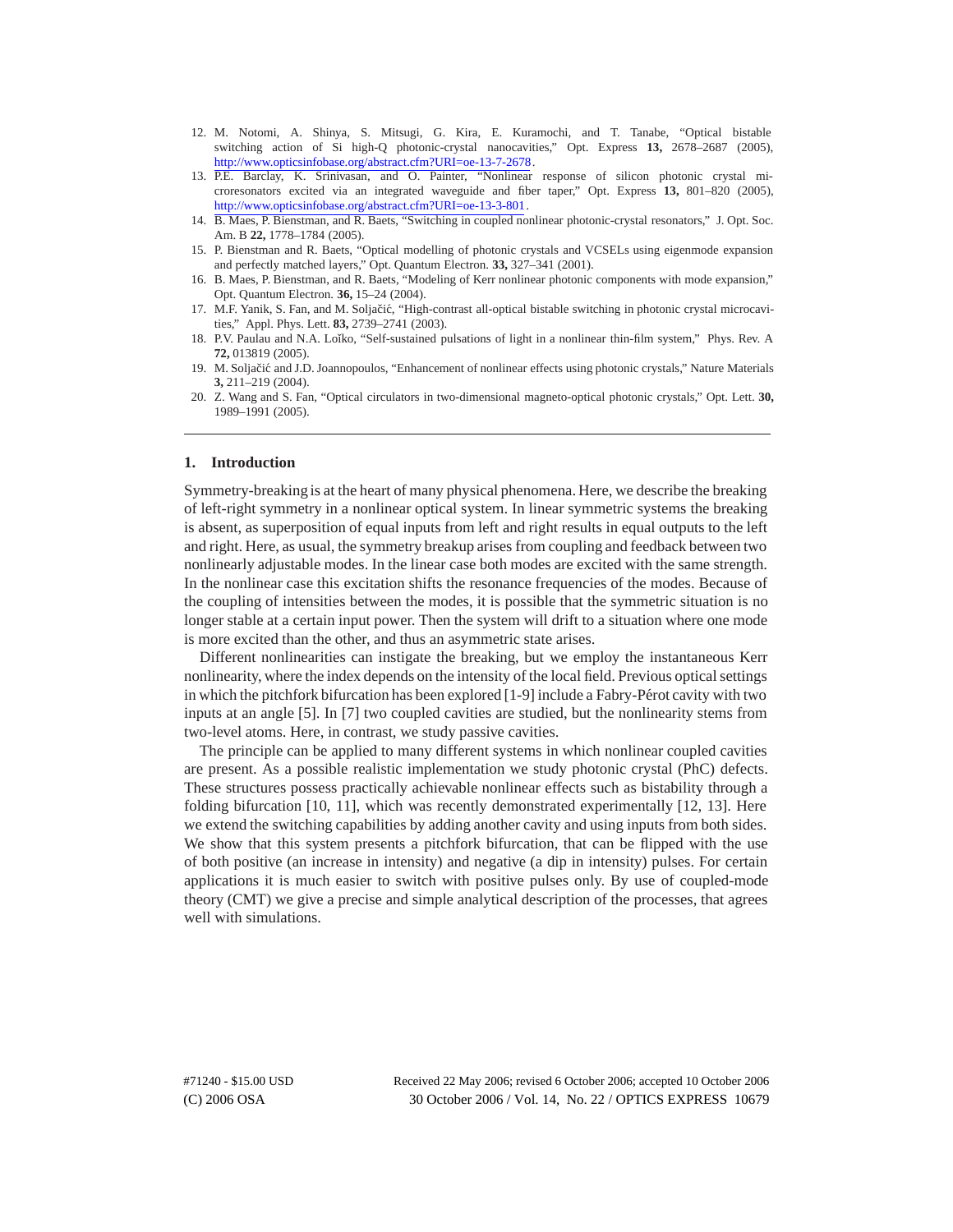## **2. Analytical description**

The structure, see Fig.  $1(a)$ , is described by  $[14]$ :

$$
\frac{da_j}{dt} = \left[ i(\omega_0 + \delta \omega_j) - \frac{1}{\tau} \right] a_j + df_j + db_{j+1}, \tag{1}
$$

$$
b_j = \exp(i\phi)f_j + da_j,\tag{2}
$$

$$
f_{j+1} = \exp(i\phi)b_{j+1} + da_j,\tag{3}
$$

for  $j = 1, 2$ . Here  $d = i \exp(i \phi/2) / \sqrt{\tau}$ , where  $\phi$  represents the phase that depends on the waveguide length and the PhC reflection properties. The nonlinear frequency shift is  $\delta\omega_i =$  $-|a_j|^2/(P_0\tau^2)$ , with  $P_0$  the 'characteristic nonlinear power' of the cavity [10]. In these equations  $|a_j|^2$  is the energy in the cavity mode.  $|f_j|^2$  (resp.  $|b_j|^2$ ) represents the power flowing in the (single-mode) waveguide in the forward (resp. backward) direction. Thus,  $|f_1|^2 = P_{in}^L$  (resp.  $|b_3|^2 \equiv P_{in}^R$ ) is the input power from the left (resp. right), and  $|b_1|^2 \equiv P_{out}^L$  (resp.  $|f_3|^2 \equiv P_{out}^R$ ) is the output power to the left (resp. right).

In the following we show that asymmetric solutions can exist, *even if the system is excited with equal powers from both sides*. The analysis is analogous to the one in [5]. We work in the frequency domain, so  $d/dt$  becomes *i*ω. Eliminating  $f_2$  and  $b_2$  we obtain:

$$
\left[i(\omega_0 - \omega + \delta \omega_1) - \frac{1}{\tau}\right]a_1 + \kappa(\gamma a_1 + a_2) = -df_1,
$$
\n(4)

$$
\left[i(\omega_0 - \omega + \delta \omega_2) - \frac{1}{\tau}\right]a_2 + \kappa(\gamma a_2 + a_1) = -db_3,
$$
\n(5)

with  $\gamma = \exp(i\phi)$  and  $\kappa = d^2/(1-\gamma^2)$ . We equate the left sides of Eqs. 4 and 5, as we assume  $f_1 = b_3$ , thus equal input power (and phase) from both sides. We take the modulus squared, and after factoring we get:

$$
(A - B) [(A2 + AB + B2) + 2\Delta'(A + B) + \Delta'^{2} + 1/4] = 0,
$$
\n(6)

with dimensionless cavity energies  $A = \alpha |a_1|^2$  and  $B = \alpha |a_2|^2$ , where  $\alpha = -1/(P_0 \tau)$ . Furthermore, the detuning  $\Delta' = \Delta + \tan(\phi/2)/2$ , with  $\Delta = \tau(\omega_0 - \omega)$ . From Eq. 6 we learn that there is



Fig. 1. (a) Schematic of the coupled cavity structure. (b) The PhC device, with 4 periods in between the switches. An electric field distribution is superimposed to illustrate the defect modes.

#71240 - \$15.00 USD Received 22 May 2006; revised 6 October 2006; accepted 10 October 2006 (C) 2006 OSA 30 October 2006 / Vol. 14, No. 22 / OPTICS EXPRESS 10680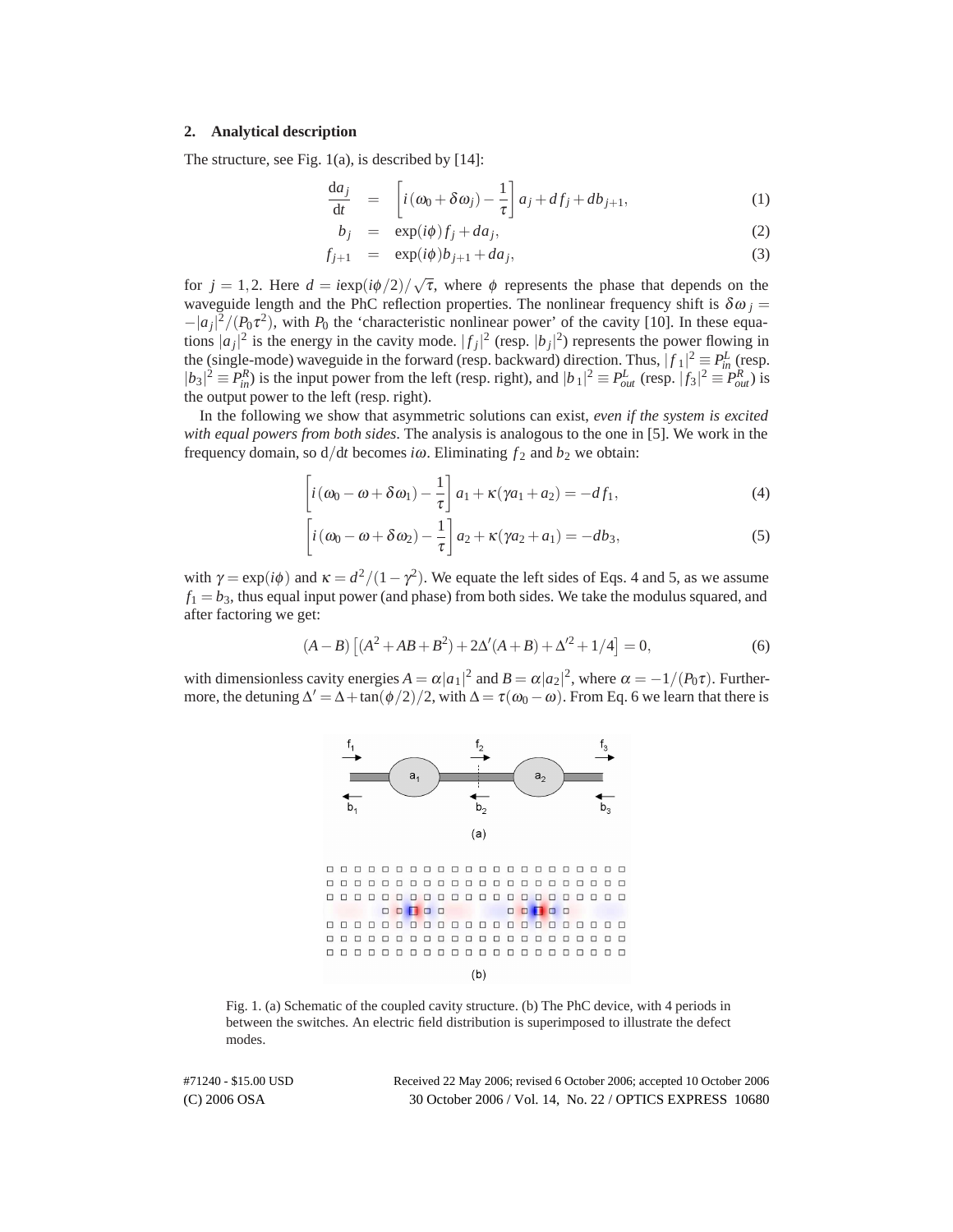the possibility of an asymmetric solution  $A \neq B$ , apart from the symmetric solution  $A = B$ . The asymmetric solution appears (for certain input powers) if the detuning  $\Delta'$  is chosen correctly, and if the solution is stable.

We now derive a criterion for  $\Delta'$  concerning the existence of the symmetry-breaking solution. The factor for the asymmetric solution (between square brackets in Eq. 6) can be seen as a quadratic equation in *B*. For the existence of real solutions its discriminant has to be positive:  $-3A^2-4\Delta'A-1 > 0$ . It is positive if A lies between the values  $(-2\Delta' \pm \sqrt{4\Delta'^2-3})/3$ . Thus the asymmetric solution exists if  $|\Delta'| > \sqrt{3}/2$ . For positive nonlinearity ( $\alpha < 0$ ) one needs  $A < 0$ and thus  $\Delta' > 0$ , so one takes  $\Delta' > \sqrt{3}/2$ , and vice versa for negative nonlinearity.

Two examples of the input-output curves are shown in Fig. 2. We depict the powers instead of the mode amplitudes, as derived from Eqs. 4 and 5. Note that these curves depend both on  $\Delta$  and  $\phi$ , instead of only on  $\Delta'$ . Calculations of Eqs. 4 and 5 proof this (not shown). Above a certain input power level the symmetric solution becomes unstable, and the system switches to an asymmetric state. Linear stability analysis shows indeed that the symmetric solution destabilizes, if an asymmetric solution exists. More power exits to the left than to the right, or vice versa. It is possible to obtain high contrasts between the left and right output powers; even a zero output in one direction is attainable. At high detuning the shape of the curve becomes more complex, and the asymmetric branch shows multistability, see Fig. 2(b).



Fig. 2. Output power versus input power for (a)  $\Delta = 1.039$ ,  $\phi = 0.570$  and (b)  $\Delta = 2.0$ ,  $\phi = 0.595$ . Stable and unstable states are shown with solid and dashed lines, respectively. Dots show rigorous simulation results.

### **3. Numerical modeling**

As a model system for rigorous simulations we use the 2D PhC structure depicted in Fig. 1(b). We use a square lattice with period *a* of squares with side length 0*.*4*a* and index 3*.*5 in air. The two identical defect rods have side 0*.*6*a*. The nonlinear material has a realistic nonlinear coefficient  $n_2 = 2.15 \times 10^{-17} \text{m}^2/\text{W}$ . We use TM-polarization (one E-field component out-ofplane).

From linear calculations with the mode-expansion technique [15], which computes exact solutions of the vectorial Maxwell equations, we obtain that  $\omega_0 = 0.321169(2\pi c/a)$  and  $1/\tau = 1.623 \times 10^{-4} (2\pi c/a)$ , thus  $Q = \omega_0 \tau/2 = 990$ . By changing the intermediate waveguide length the phase  $\phi$  can be varied. We used eight periods between the cavities (thus four more than depicted in Fig. 1(b)); in that case the phase can be linearly approximated by  $\phi = -163.9\omega/(2\pi c/a) + 2.9.$ 

#71240 - \$15.00 USD Received 22 May 2006; revised 6 October 2006; accepted 10 October 2006 (C) 2006 OSA 30 October 2006 / Vol. 14, No. 22 / OPTICS EXPRESS 10681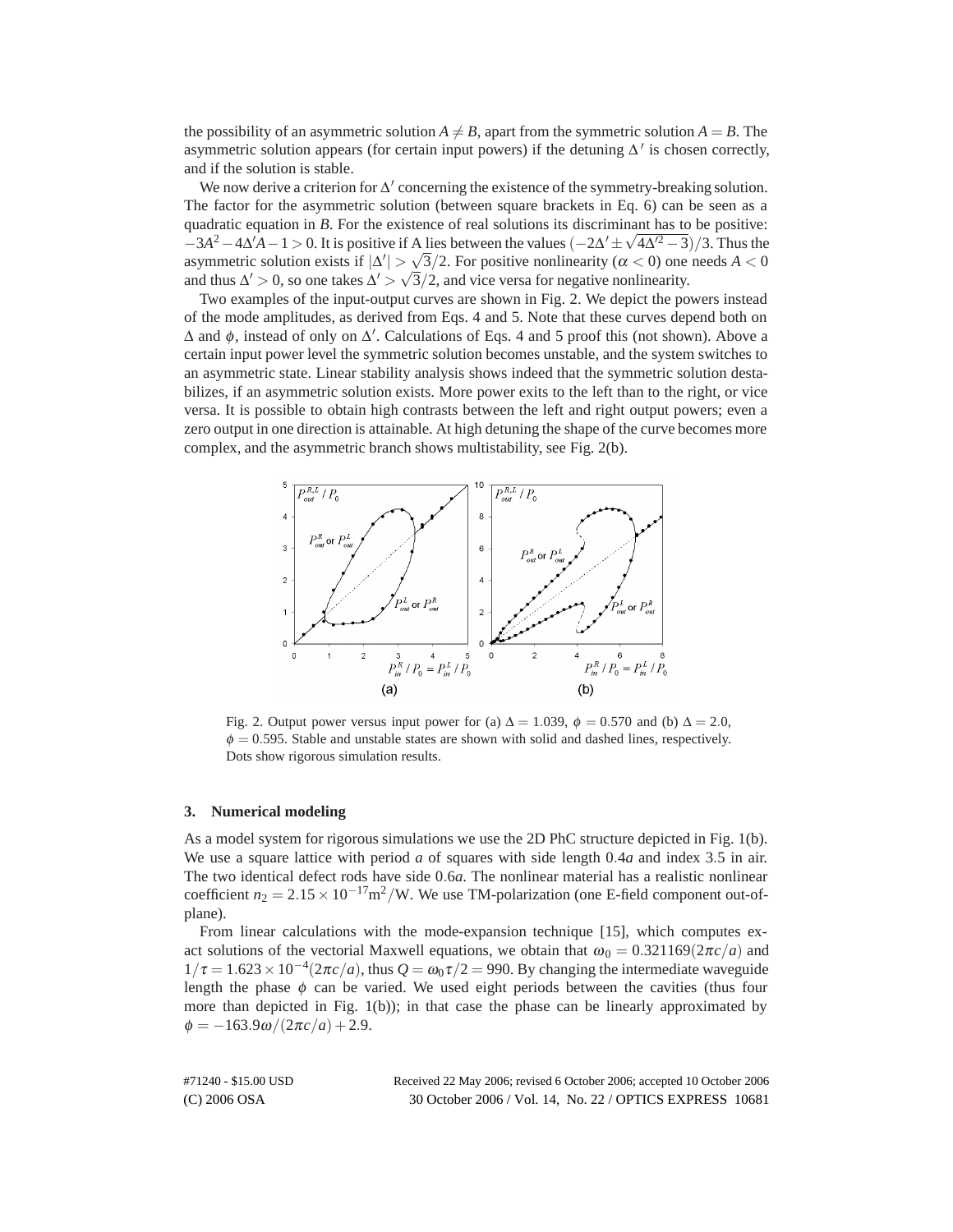For precise nonlinear calculations we use an iterative extension of the mode-expansion method, that uses a grid for the nonlinear sections [16]. The method allows to study the stable states in the frequency domain. Only the large defect rods are considered nonlinear, with a  $12 \times 8$ -grid. Using the *horizontal* symmetry plane only one upper half in Fig. 1 needs to be simulated. Furthermore, the linear sections have to be calculated once during iteration at a fixed frequency. The use of 60 eigenmodes is sufficient to obtain converged results. From single switch nonlinear calculations we get  $P_0 = 3.52$ MW/m. CMT with these parameters and the rigorous calculations with two switches agree very well, as can be seen in Fig. 2. Note that  $P_0$ is proportional to 1*/Q*<sup>2</sup> [10], therefore high *Q* factors give rise to practical switching powers, as already obtained in slab structures [12, 13].



Fig. 3. Output powers versus left input power  $P_{in}^L$  at  $\Delta = 1.039$ ,  $\phi = 0.570$  and  $P_{in}^R =$ 3.125 $P_0$ . Stable states for  $P_{out}^R$  (resp.  $P_{out}^L$ ) are shown with red (resp. blue) solid lines. Dashed lines indicate unstable states. Dots (resp. circles) show rigorous simulation results for  $P_{out}^R$  (resp.  $P_{out}^L$ ). Labels AB, CD and EF display key states.

## **4. Switching**

The system can be switched from one asymmetric state to the other by adding a positive or negative pulse to the side with lower output power. The switching mechanism becomes clear from Fig. 3. Here the input power from the right  $P_{in}^R$  is held constant, while the one from the left  $P_{in}^L$  is varied. Starting from state AB, in the situation where  $P_{out}^R > P_{out}^L$ , we follow the arrows to the right, if we increase  $P_{in}^L$ . Eventually this branch stops and we flip to state CD, with  $P_{out}^R < P_{out}^L$ . Decreasing  $P_{in}^L$  we again reach state AB, but now the outputs are flipped. We could also follow the arrows to the left, by decreasing  $P_{in}^L$ , starting from state AB, again with  $P_{out}^R > P_{out}^L$ . Then we reach the left end of the branch, and the solution jumps to the state EF, with  $P_{out}^R < P_{out}^L$ . Increasing  $P_{in}^L$  brings the system to the flipped state AB. Once the system is flipped, one needs to add or remove power at the other side to flip again. This corresponds to changing the left/right labels L and R in Fig. 3.

To ascertain that switching is possible by positive pulses we have performed time-domain simulations of the CMT equations. It was previously shown that these equations provide a highly accurate picture of temporal switching aspects [17]. An example of a state flip is shown

| #71240 - \$15.00 USD | Received 22 May 2006; revised 6 October 2006; accepted 10 October 2006 |  |
|----------------------|------------------------------------------------------------------------|--|
| $(C) 2006$ OSA       | 30 October 2006 / Vol. 14, No. 22 / OPTICS EXPRESS 10682               |  |